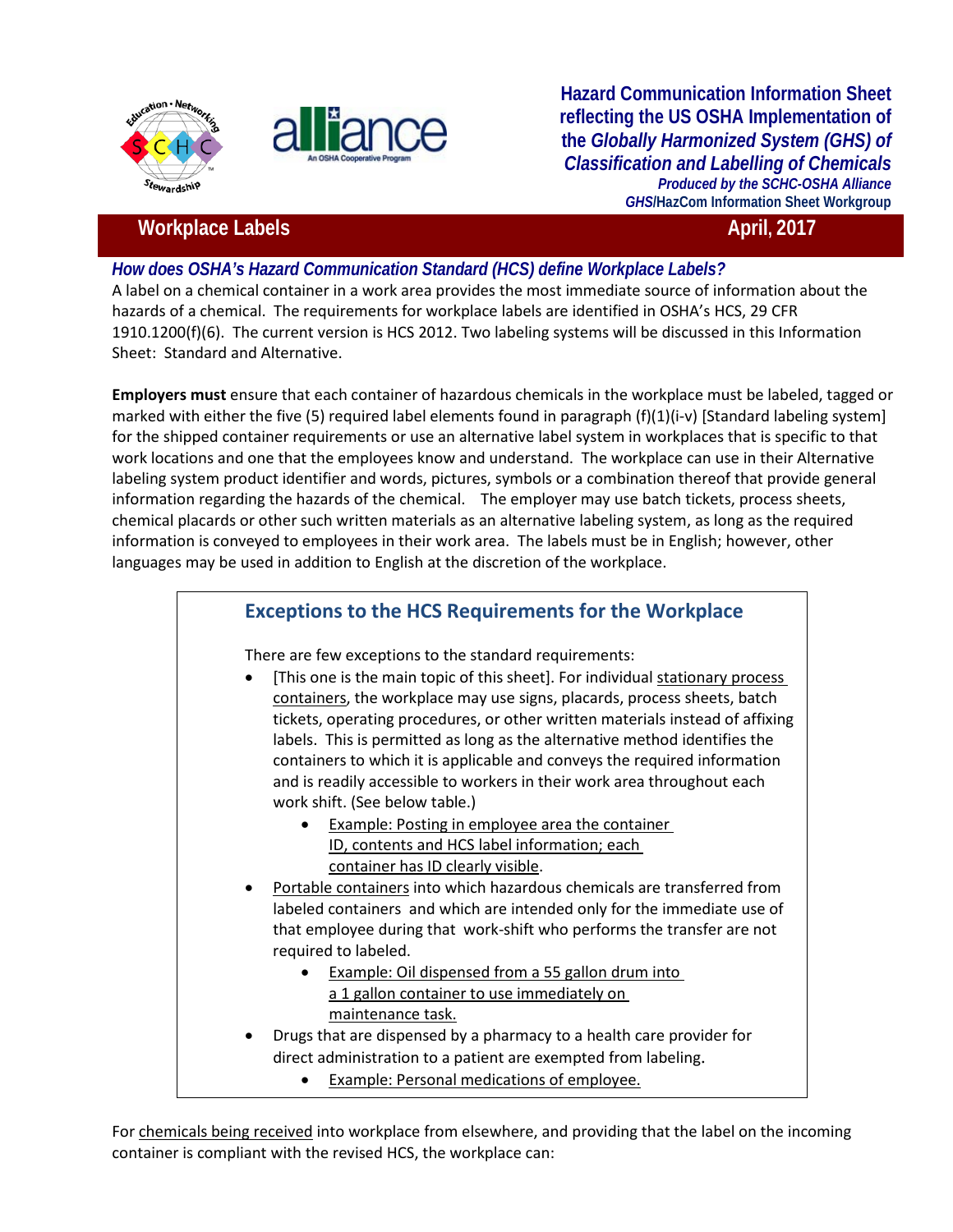- use the same label that came on the containers as it was shipped or:
- use the employer's alternative labeling system that meet the requirements<sup>1</sup> of the HCS.

**Employer Flexibility**: Employers have a certain amount of flexibility in that they can choose to label workplace containers with the required (standard) label elements or an alternative labeling system, as shown below.

| <b>Hazard Communication Standard Labeling Systems</b>    |                                                                                                                                                                                                                                                                                                                                                                                                                    |
|----------------------------------------------------------|--------------------------------------------------------------------------------------------------------------------------------------------------------------------------------------------------------------------------------------------------------------------------------------------------------------------------------------------------------------------------------------------------------------------|
| <b>STANDARD</b>                                          | <b>ALTERNATIVE</b>                                                                                                                                                                                                                                                                                                                                                                                                 |
| Product Identifier                                       | Product Identifier or Container Identification (ID)<br>Example:<br>Single containers may be used for multiple chemicals. Have<br>a list of containers and their corresponding contents<br>available in worker area, with hazard and precautionary<br>information also readily available.                                                                                                                           |
| Signal Word                                              | <sup>1</sup> Words, pictures symbols or a combination of these that                                                                                                                                                                                                                                                                                                                                                |
| Pictogram                                                | provide at least general information regarding the hazards<br>Example:<br>Have poster on each pictogram in common area and<br>attach only pictogram to container; ensure employees are<br>familiar with the hazards each pictogram represents<br>through training.                                                                                                                                                 |
| Hazard Statements and Precautionary<br><b>Statements</b> | <sup>1</sup> Other such written material may include, but is not<br>limited to, signs, placards, process sheets, batch tickets,<br>operating procedures - where identity and hazard(s) must<br>be noted.<br>Examples:<br>Job Safety or Hazard Analyses (JHA/JSA).<br>Work Instruction for handling certain materials.<br>Existing RMP and/or PSM program.<br>Hazards noted on process/batch sheets for each input. |

Below is a summary of what additional information is needed when using an alternative label system.

The HCS requires the employer's alternative label system to communicate the standard information to employees in a written form of some kind. Other written information may include signs, placards, process sheets, batch tickets, operating procedures or other material (for example Postings/Diagrams, JHA, Crossreference tables, etc.), where the identity, hazard(s) and precautions must be presented. The information must be immediately available to employees throughout each work shift. The information supplied in an alternative labeling system must be consistent with the current HCS (i.e. use same nomenclature, pictograms).

Employers must ensure that their training program instructs employees on how to use and understand the alternative labeling system(s) so that employees are aware of the physical and health hazards (including target organ effects) of the hazardous chemicals to which they potentially are exposed. OSHA requires that 'hazards not otherwise classified' (HNOC) be addressed and include information about how employees can properly protect themselves from all types of hazards.

Employers using alternative labeling systems must ensure that their employees are aware of all information required to be conveyed under the HCS.